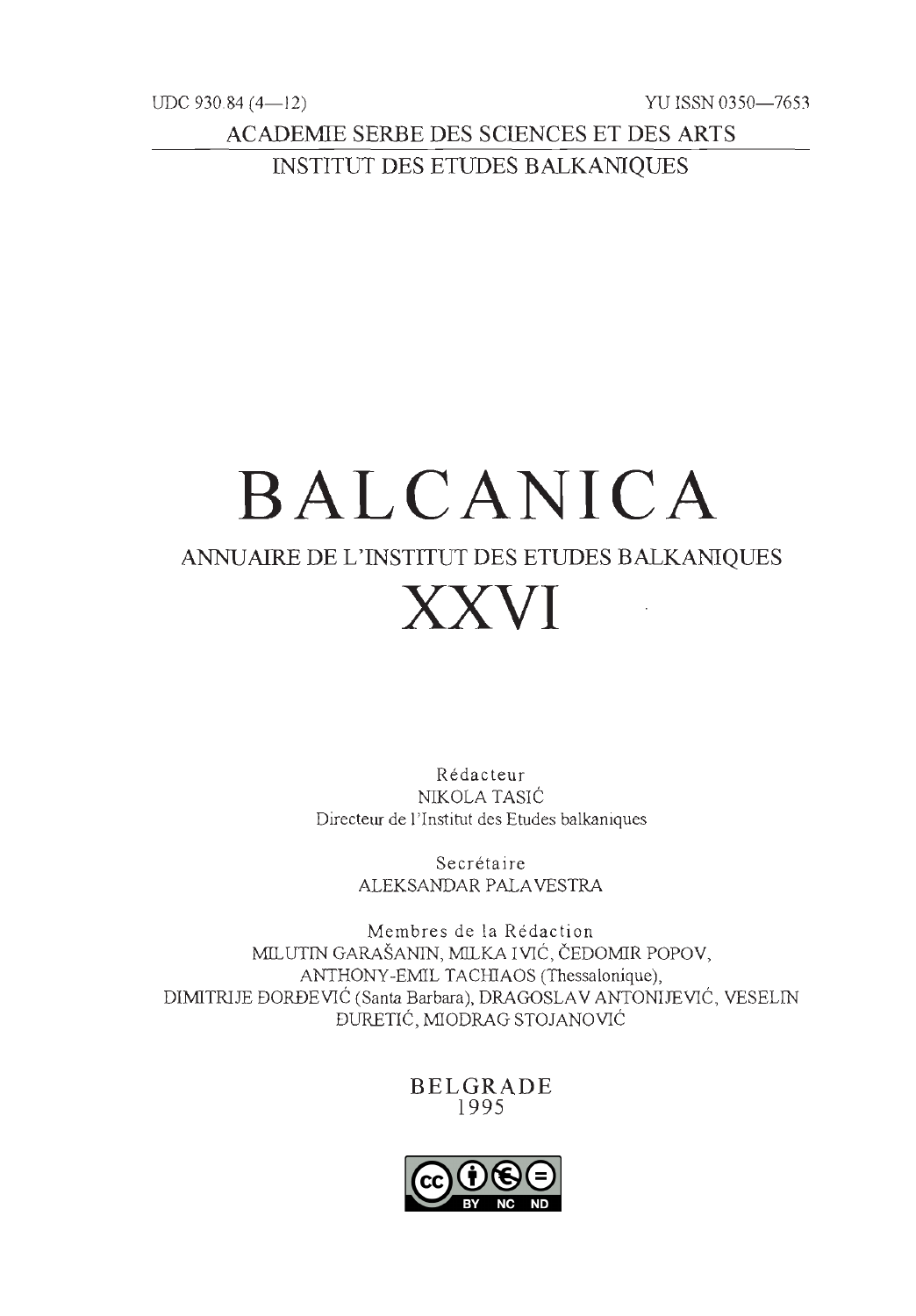UDC 938 1:903-03"638" Original Scholarly Work

Aleksandar JOVANOVIC Faculty of Philosophy Beograd

# A CONTRIBUTION TO THE RESEARCH OF THE RAPPORT BETWEEN THE SCORDISCI AND THE DARDANIANS IN THE END OF THE SECOND AND THE BEGINNING OF THE FIRST CENTURY BC

*Abstract:* By the end of the 2nd century B.C. the Scordisci were launching the attacks upon the Roman province of Macedonia across the territory of Thracia. Their defeats in 104-101 B.C. and the change of strategic conditions, compelled the Scordisci to conduct the attacks on Macedonia across the Dardanian territory. The scarce archaeological material of Celtic origin found in the Dardanian territory dates back from that period.

The questions of the time, dynamics and directions of the raids that the Scordisci made upon the Roman province of Macedonia offer some interesting opportunities for enlightening their rapport with the neighboring Dardanians A synergy or a partial alliance with the Dardanians during the numerous raids that they undertook, starting in the year 135 BC, may be registered solely in a complex testimony by Appian and, indirectly, in an emendated information by Licinian.<sup>1</sup> These data from the written sources are related to the chronologically close and successive events: the activity of Sulla in this area of the Balkans, during the pause in his combat with Mitridades and, on the other hand, the barbarian attack directly preceding the campaign of Cornelius Scipio Asiagenes against the Scordisci, probably taking place in the vear  $84<sup>2</sup>$ 

App. III.5, Grant Lietuniniani XXV. 27, cf. F. Papazoglu 1969, 241, for the possible conjuncture of the text in this sense. The translations of the classical sources and the comments are quoted from F Papazoglu 1969, and the appendix to J. Todorović 1974, 197-206.

<sup>2</sup> J. Dobiás, 1929. 47-67; F. Papazoglu 1969, 241-255.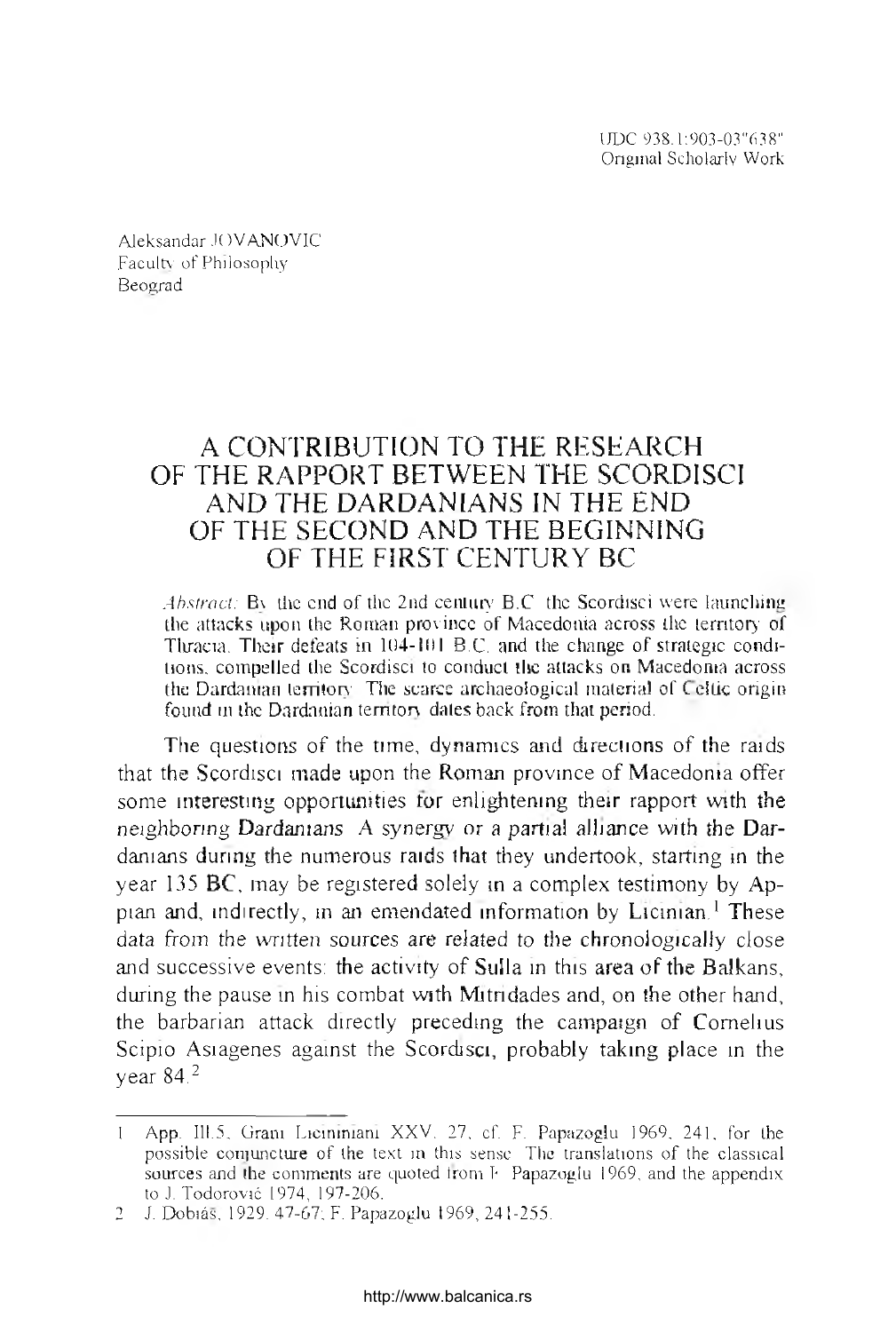Although relative in terms of chronology, these data show that the Dardanians joined the Scordisci in their raids into Macedonia fairly late. This fact demands for an explanarion. The methodological approach to the interprétation of this question may be reduced to the two basic hypotheses:

- during the first phase, by the end of the second century, the Scordisci exercise a supremacy over the Dardanians and the latter therefore do not act as an mdependent or equal factor in their campaigns to Macedoma, or

- the Scordisci do not conduct their attacks upon Macedonia in the end of the second century over the native Dardanian lands and do not use, at least not considerably, the Morava-Vardar valley communication.

I will state my opinion in advance. I consider the second hypothesis more probable. Some premises to back up this assumption may be derived from a bnef review of the attacks the Scordisci made upon Macedoma.

A short note accompanying the contents of the 56th book of Livy cites that praetor Marcus Cosconius waged battles with the Scordisci in Thrace in the year  $135<sup>3</sup>$  An inscription from Lethe, dated into the year 119, testifies to a conflict between Marcus Anmus and the Celts (Scordisci?) near Agros.<sup>4</sup> Caius Porcius Cato, as a consul and a proconsul, fought the Scordisci in Thrace, badly and shamefully, in the year 114/113 *(Liv. per 63; Eutrop. IV, 24; Flor. I, 39; Dio Cass. fr.* 88). In the year 113/112, Caius Caecilius Metellus Caprarius defeated the Scordisci (?) in Thrace and celebrated a triumph $\bar{N}$  In the next year, 112/1 1 1, Marcus Livius Drusus once more suppressed the Scordisci in Thrace and "confined the enemies within their own borders" *(Fest. IX,* similar to *Amm. Marc. XVII, 4,4*), "overrun them in their own mountains" *(lord. 219),* "drove them further away and bamshed them to cross the Danube" (*Flor.1, 39).* Minucius Rufus defeated the Scordisci in a battle on the river Hebar *(Amm. Marc. XVII. 4,4),* "drove them from the entire district of Hebar" *(Flor. 1,39),* "defeated them on the iced river of Hebar" *(Fest. IX),* "slayered many of them on the river Hebar" *(lord. 219).* This battle on the Hebar (Maritsa) took place in the year 109, when Minucius Rufus was the admimstrator of Macedoma.

<sup>3</sup> Liv. per 56; according to F Papazoglu 1969, 220

<sup>4</sup> F. Papazoglu 1969. 224-226.

<sup>5</sup> *Ibid.,* 228.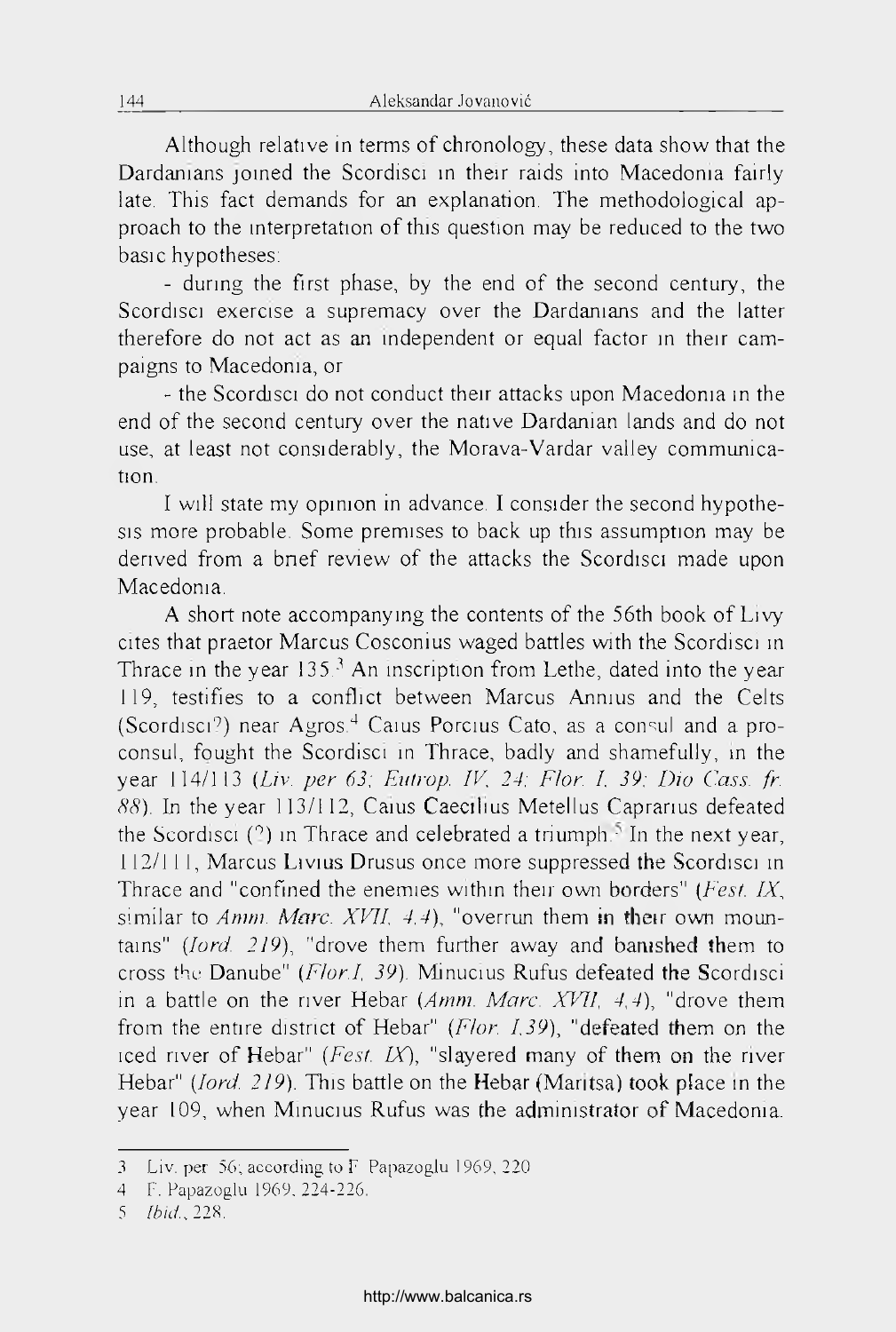Titus or Marcus Didius<sup>6</sup> defeated the Scordisci and "drove them back to Thrace" (Flor. I, 39), "controlled the Thracians and the Scordisci who wandered about" (*Fest IX*), "with great effort stopped these tribes, which till then were disobedient and wandered not knowing for laws and ordered life" (Amm. Marc. XVII, 4,4), "defeated them, and their lands, turned into provinces, accepted the Roman yoke" (*lord 219*). This information by fordanes and the other authors gave grounds to the conclusion by F. Papazoglu that the campaigns of Titus Didius were the turning-point in the rapport between Rome and the barbarian peoples on the border of Macedonia. I will quote the conclusion, since I consider it crucial in rationalizing the hypothesis I am arguing for: "While the efforts of his predecessors were aimed at repulsing the raids and defeating the muggering hordes, Didius was the first to permanently subdue to the Roman power some of the Thracian districts. This is, as a matter of fact, the first penetration towards the north of the province of Macedonia, the beginning of the process that would eventually move the borders of the province up to the Danube".<sup>7</sup>

After this event, taking place in 104 or 101, the raids of the Scordisci into Macedonia stopped. The next movements mentioned in the sources, occurring in the mid-80's of the first century BC, were organized together with the Dardanians, and were of a different geographical ordinance

The cited list of the conflicts between the Scordisci and the Roman magistrates makes it obvious that the fighting took place in Thrace. This location, in a wider sense, has not been disputed. F. Papazoglu supposed that such a widely conceived ethno-geographical unit may even have comprised the Morava valley, and that the mentioned conflicts could therefore be located in this region. This would conform to the supposed, or more precisely, anticipated direction of the Scordisci moving towards Macedonia.<sup>8</sup> Not questioning the possibility that the Morava valley could have been conceived as a part of the Thracian land in a wider ethno-cultural sense, the fact indirectly affirmed by an information in Livy's work (Liv. per. 92), I would like to point to the veracity of the stance that the conflicts in question really took place in Thrace, in the narrow sense of the notion, and not in the

<sup>(</sup>In the controversy over Didius's name and the date of his praetorship in 6 Macedonia, cf F. Fapazoglu 1969, 234-238.

<sup>7</sup> F. Papazoglu 1969, 238.

<sup>8</sup> *Ibid.*, 228.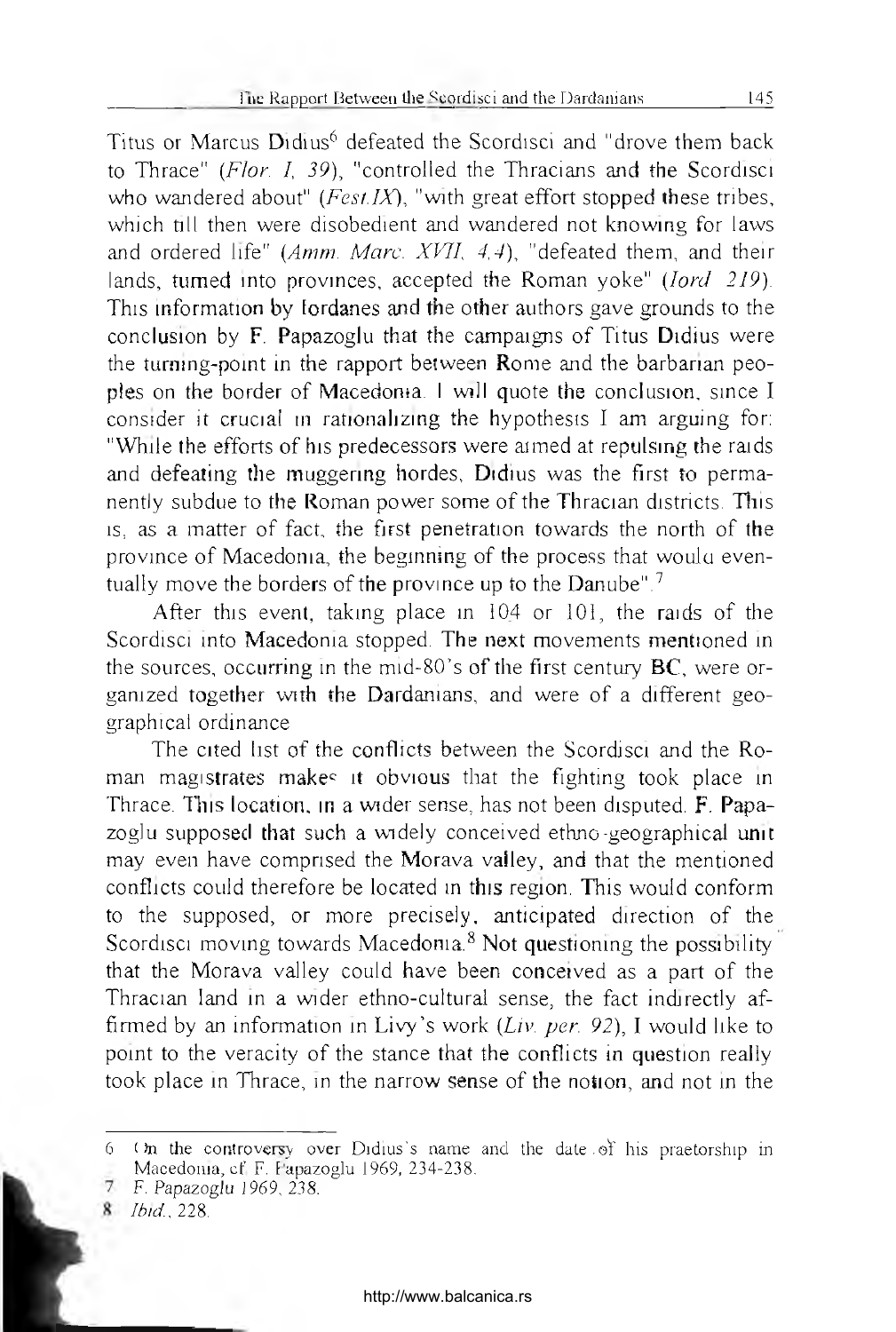Morava or Vardar valleys. Ln this respect the conflict mentioned in the inscription from Lethe is an exception, for it might be located in the Vardar vailey, provided that the location of Argos, the battlefield, is accepted as being south of Stobi.9 The other location of Argos, proposed by Zippel, in the Strumica valley towards Medica, seems to me more acceptable in this context.<sup>10</sup>

The supposition thus formulated suggests that the raids of the Scordisci into Macedonia ran over Thrace, and not along the Morava-Vardar transversal. That may then be the reason why the Dardanians do not appear as the participants in the campaigns of the Scordisci. The situation is in fact quite the opposite: the Dardanians form a barrier against the attacks of the Scordisci upon Macedonia along a more natural and more convement communication along the South Morava and Vardar.

Unfortunately, the archaeological evidence at hand for a solution of this problem is fairly modest. In that respect, any conclusion on these grounds may well be refuted or further developed. As opposed to the area of the Danube valley, l'annonia and the lower Morava valley, the period of the Late Iron Age in the interior of the central Balkans is not known well enough.<sup>11</sup> Some facts may however be noted, some conclusions may be anticipated and tentatively patterned into a model. It seems that we must acknowledge the fact, in spite of the small amount of information, that the archaeological material of the III-II centuries, rightfully ascribed to the Celts, îs far more abundant in Thrace than in the South Morava or upper Vardar valleys, i.e. in the Dardaman lands. A certain methodological difficulty presents itself here in systematizing and a more precise cultural attribution of the Celtic material in Thrace. It is beyond doubt that a part of the material, especially that dated into the 111 century and associated to the area of Kabila, should be ascribed to the Celts from the ephemeral kingdom of Tyiis. The majority of the material. however, especially the one dated into the il century, from the western Thracian lands, îs a conséquence of the presence of the Scordisci.<sup>12</sup> The situation is indirectly confirmed

<sup>9</sup> Б. **Јосифовска** 1965, 117-135, with the bibliography.

lü G. Zippel 1877, 145.

I I The problem îs trealed in J. Todorovié, 1968; ici., 1974; B. Jovanović 1987, 815-854.

<sup>12</sup> B.Gerov 1968, 352 ff; Z.Wozniak 1974, 77 ff. 1975, 177-184; В. Домарадски 1984. In tins context, the Celtic mercenanes in Maronaeia at the time of Philip V, perhaps origmating from the Tliracian lands, may be of some interest.Cf. Y. Grandieran 1971-1,280.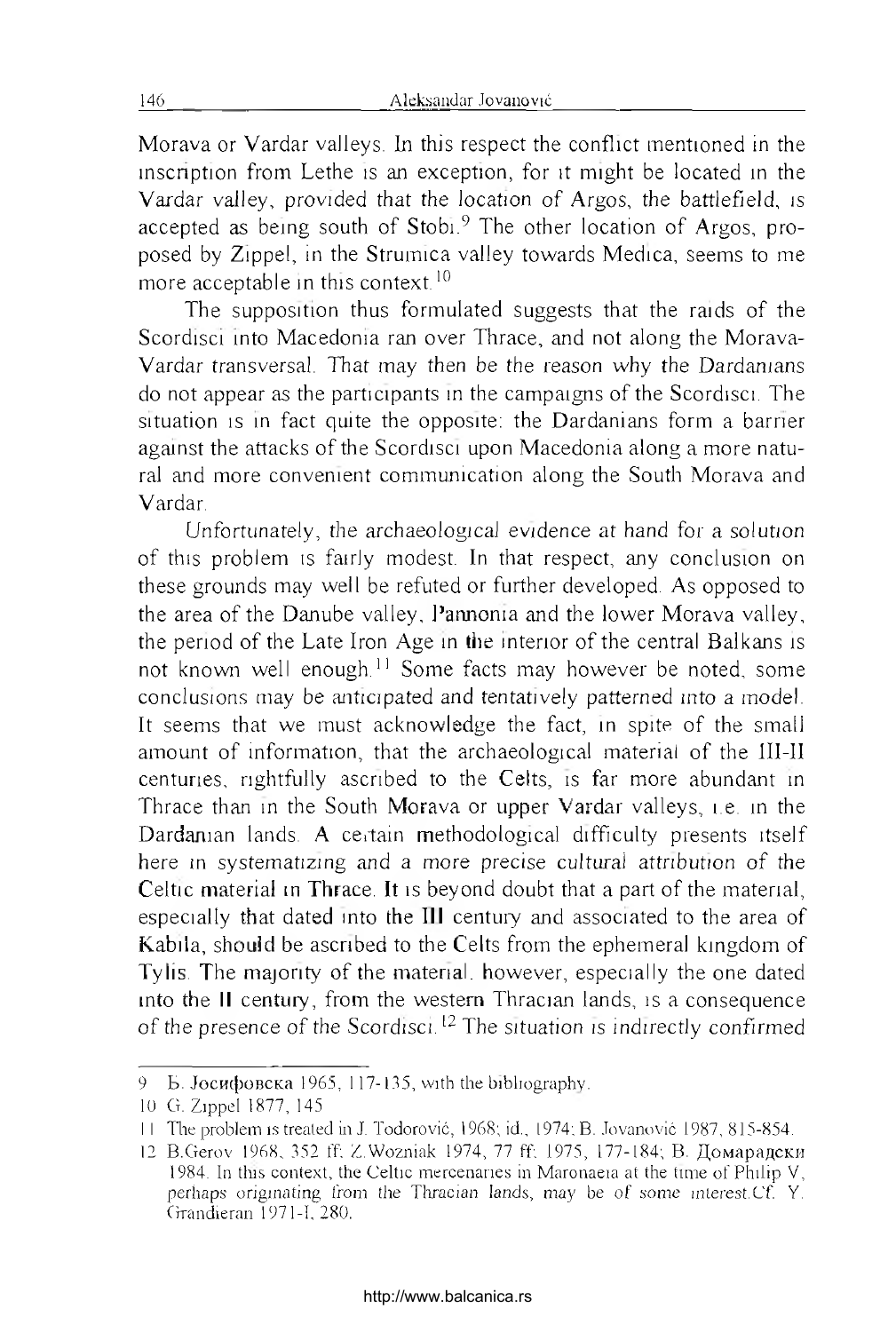by the information in Florus, Festus, Orosius and Ammianus Marcel-Iinus, speaking of the Scordisci in the Thracian area, and sometimes qualifying them as a Thracian tribe.<sup>13</sup>

Very few finds of this character originate from the Morava valley. From Donja Toponica<sup>14</sup> comes a spearhead with a massive ridge and from Držanovac<sup>15</sup> near Niš a goblet with two handles, both dated into the second century. The granulated bracelets from an unknown site along the Niš-Pirot railway may be roughly dated into the П1-П centuries.<sup>16</sup> and the fibula from Bela Palanka<sup>17</sup> of the Middle La Tene pattern most probably belongs to the same period. The material registered south of Niš, also scarce, is somewhat younger than the mentioned finds. The pottery from the praehistoric fortifications at Zlokućani<sup>18</sup> and Oraovica<sup>19</sup> on grounds of its form and decoration may be related to the vessels of the  $\tilde{Z}$ idovar I phase, belonging to the I century,  $20$  as well as the situla-like pot from Brazda by Skopje,<sup>21</sup> also comparable to the material of the Židovar I phase.<sup>22</sup> The similar dating may be attributed to the bronze fibula with a large spring, from the outskirts of Skopje.<sup>23</sup>

Although scarce, the traces of the Celtic presence in these parts allow for some suppositions. First of ail, the Celtic material from Thrace is more abundant and chronologically prior compared to the corpus from the Dardanian lands. Furthermore, the material from the Morava valley seems chronologically heterogeneous, the finds from the vicinity of Niš and the Nišava valley seem earlier than the ones registered in the south. This fact points to the possibility that the Scordisci may have moved southwards along the Morava or Timok valleys.<sup>24</sup> and reached the plain of Sofia and the valley of Maritsa, therefrom jeopardizing Macedoma via Thrace. Such a reconstruction

- 17 М. Гарашанин 1953, 10
- 18 M. Bacnh 1911, 97 ff.
- 19 M.Vukmanović-P. Popović 1982, 201, 204, T.V/2, ГХ/1,3,5.
- 20 M. Sladić 1986. 31-32
- 21 P. ПашиЬ 1989, 91.
- 22 M. Sladić 1986, 33, si. 6, T. XXIV.
- 23 Д. Гарашанин 1954, T. XLIX/4; J. Todorovié 1968, 52, T.XI/10, classifies it as a variant of the B type of the "fibulae with a large spring".
- 24 Cf. the find from Debelica by Knjaževac (M. Sladié 1990, 117-180).

<sup>13</sup> F. Papazoglu 1969, 229; E. Salomone Gaggero 1981,58 ff; 1980. 108 ff.

<sup>14</sup> J.Todorovié 1968, 35, 70 The spear belongs to the Ilb type.

<sup>15</sup> *ripcmcCUopujcKi' кулшуре Поморав/ш и исшочне Cpônje.* Niš 1971, 55, catalogue no.498; J. Todorović 1968, 42, 1972, 52.

<sup>16</sup> J.Todorocić, 1968, 58. T. XT/2,8,9. The finds are included into the type of "granulated bracelets" and dated into the III-II centuries.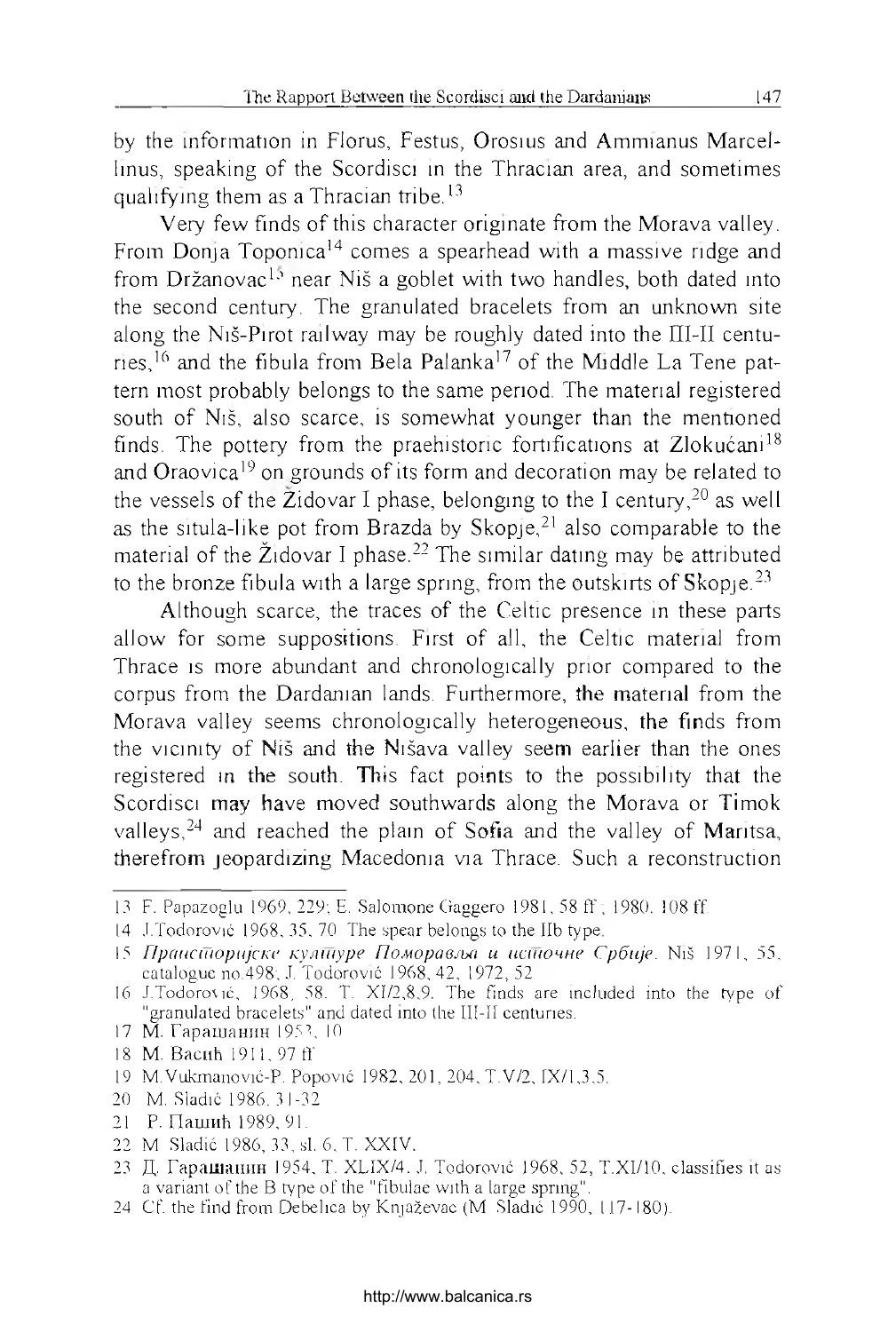of the direction the Scordisci took in their raids presupposes a kind of a friendly relationship or a coordination with the Thracian tribes, especially the ones dominating the Sofia plain. The archaeological material of the Colonia Panadjurska cultural group of the Late Iron Age in these parts leads to such a supposition.25

This direction was probably taken in the numerous attacks by the end of the  $\mathbf I$  century. After the intervention of Titus Didius, however, the strategie situation utterly changed. The impact over Thrace became difficult and virtually impossible. I assume that only in this phase the Scordisci tum the majority of their military activity towards the Morava-Vardar communication. The sporadic traces of the Celtic material on the Dardanian hillforts (Zlokuéani, Oraovica, Brazda) belong precisely to this period. The fact registered in the excavations at Skobeljić grad by Vučje<sup>26</sup> seems particularly important in this context. Ln the layer of destruction of the Dardanian fortification, a *denar* of L. Satuminus, minted in 104, was found.<sup>27</sup> I assume the coin represents *terminus post quem* for the destruction of this fortified settlement, î.e. for the impact of Scordisci towards the central Dardanian territory and further south towards the frontiers of Macedonia. Only in this period the Scordisci become superior to the Dardamans in this area, and begin to organize joint raids into Macedonia. These are the raids testified to by Appian, probably also Licinian, and maybe even by the archaeological material of the Celtic origin registered at Dodona.<sup>28</sup> After these raids, Cornelius Scipio Asiagenus undertook the campaign against the Scordisci, while he made an agreement with the Dardanians.<sup>29</sup> The reason for such a twofold approach to the enemies may well lie in the fact that the Scordisci played the dominant role in these raids

<sup>25</sup> Б. Герое. ГСУ, ФЗФ, II, 61/1, 1967, 55 ff; T. Герасимов 1966, 136-137; A. Dimitrova-N.Uizdova, 1974, 321-33 I; Z. Wozrnak 1975, 180-183; M. Домарадски, 1984. Of special interest is the possibility to actualize the epithet of Apollo -Skodriso - from the monument found in Opicvat near Sofia (IGBR IV, 1966, 2025), in the hght of the interprétation of the amulet with a Celtic mythological scene and the inscription Skordi (М. Манов, 1993/34, 24-31). Let us additionally mention the friendly relations between the Scordisci and the Thracians conceming the stay of the Bastams in the land of the Dardamans (Liv. XLI, 19,4-1 1).

<sup>26</sup> М. Јоцић-Ђ.Јанковић 1987, 62.

<sup>27</sup> M.H. Crawford 1974, 323, No 317.

<sup>28</sup> M. Szabo 1971-11, 502, with the commentary conceming the other finds of this kind in Greece. The find of the fibula at Dodona may indicate that the Scordisci were artiong the barbarians who ran over Macedonia like an avalanche during the office of C. Sentius Satuminus (Cic.in.Pis. 35, 84).

<sup>29</sup> F. Papazoglu 1968, 24 1-255, with the bibltography and lire elaborate commentary.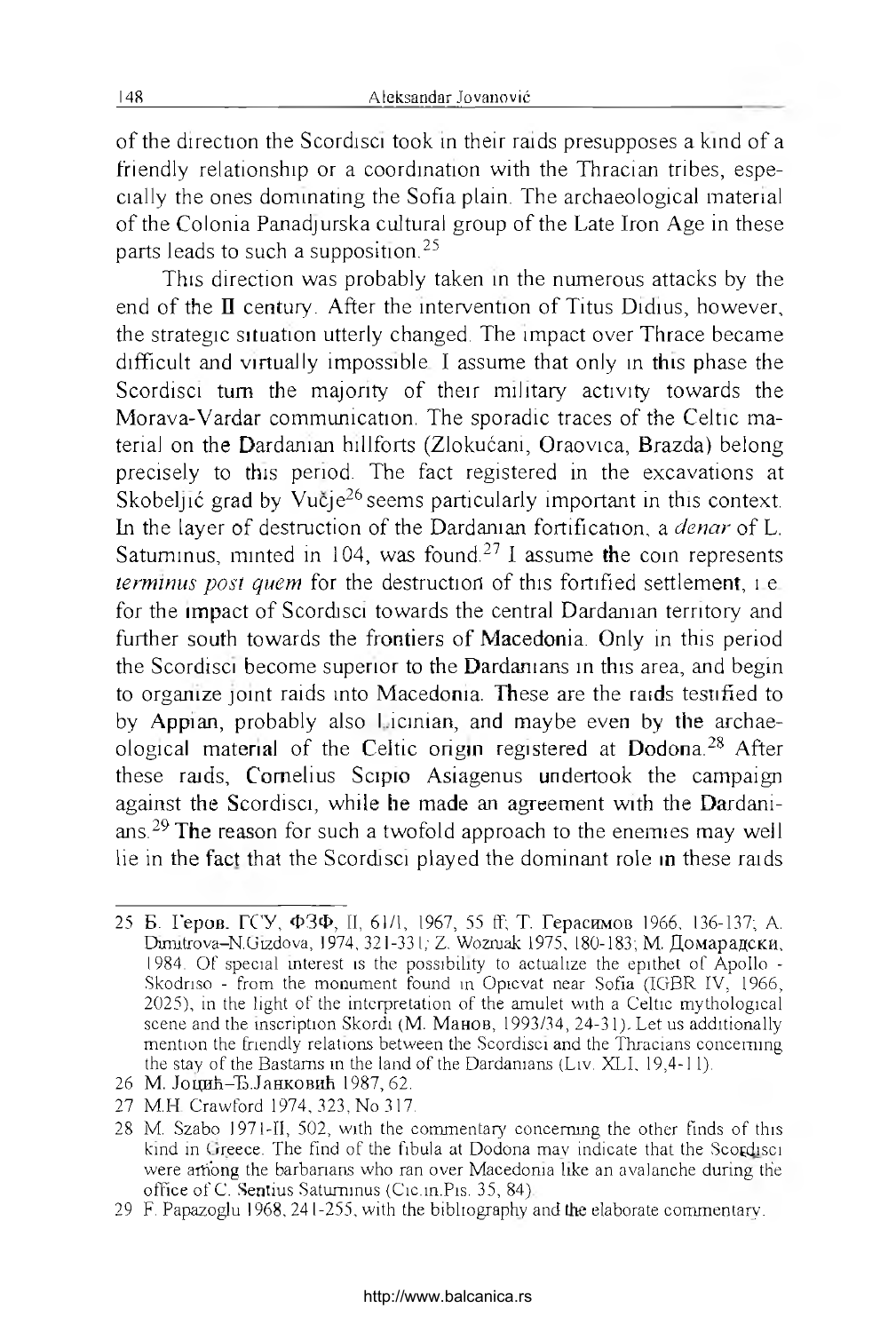and thus represented the main adversary; as for the Dardamans, it may be that their former attitude towards the province of Macedoma was appreciated, i.e. the fact that during the second half of the  $II$  century not only that they did not jeopardize the Macedonian borders, but even impeded the Scordisci to do so over their territory.<sup>30</sup>

*Transla/ed by Staša Babić*

# ПРИЛОГ ПРОУЧАВАЊУ ОДНОСА СКОРДИСКА И ДАРДАНАЦА КРАЈЕМ II И ПОЧЕТКОМ I ВЕКА П.Н.Е. Резиме

УчешЬе Дарданаца у бро|ним нападнма Koje су Екордисци предузимали према римској провинцији Македонији од 135. године веома се ретко помшье, и то при самом npajy ових активности, 80-их година I века пре наше ере. Чињеница да се Дарданци прилично касно укључују у походе Екорднска на Македонку захтева об|агшьегье. У методолошком прис'гупу интерпретации овог проблема Moryha су два основна прилаза Kojn се своде на претпоставке:

- да крајем II века Скорднсци имају супрематију над Дардапцима и да се, стога. Дарданци не појављују као независан и равноправан чинилац у шиховнм походнма па Максдошцу, или

- да Скордисци своје нападе на Македонију у последњим деценијама II пека не усмерава]у преко матичне дардапскс територще и не корнете, бар не у значајнијој мери, моравско-вардарску комуникацију у те сврхе.

Залажем се за ову другу могућност. Посредно. подаци из историјских извора иду у прилог таквој претпоставци. Већина сукоба између Скордиска и Римљана у периоду 135-104/101. одиграва се у Тракији. Чак и сукоб код Арга 119. године, који се помиње у Летијском натпису, могао бп се у овом светлу локализовати, према старо) Ципеловој тези, у долину Етрумнце према Медики.

1 ек 104. године долазп до радикалних промена на овом плану. Ф. Папазоглу с правом претпоставља да ратови Тита Дидија против Скордиска и

<sup>30</sup> From the time the province of Macedonia was established in 168 up to the 80 s of the I century the raids of the Dardamans into this territory were not registered Mav tins tact be explamed bv their weakness or bv the consistent observation of a conceivable agreement with the Romans? I assume that the latter is more likely though the opposite opinion prevails in the current literature (cf. F. Papazoglu 1968. 134 ff)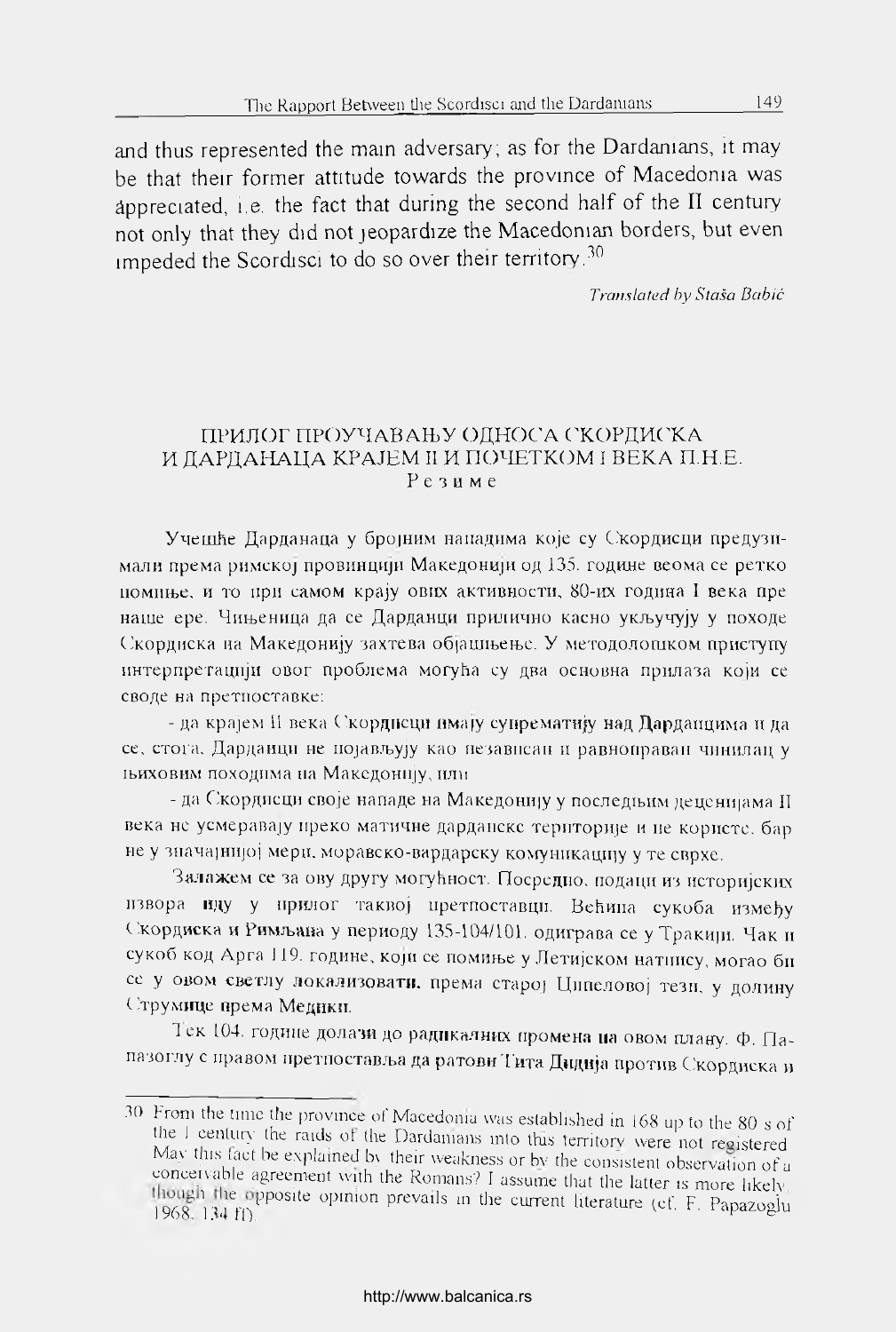запоседање дела трачких територија представљају прекретницу у односима Рима са северним суседима провинције Македоније. Освајањем страгешкн важног дела TpaKiije, рнмска nojcKa je онемогуЬила пролаз Скордиска ка Македонији преко Тракије, те се ови окрећу новој комуни-Kapujii. Након 104-101. године, напади Окордиска ка Македонии усмерени су преко дарданске територије и тада се у њих укључују Дарданци. Ова ситуација траје до похода Корнелија Сципиона Азијагена, покренутог, вероватно, 84. године, када су Скордисци потучени, док су Дарданци. вероватно због уважаваньа лихове paHiije улоге када су били брана упадима у Македонку, нагодбом дошли до мира.

Археолошки материал из овога периода niije 6pojan али. чини се, може подржати ову претпоставку. Уочльиво je да у долинами Велике Мораве и Нишаве, као и у Софијском пољу и даље према Тракији, има келтског материјала из Ш-II века. Међутим, на простору јужног Поморавља и Повардарја, материјал келтске провенијенције јавља се тек почетком 1 века (ЯлокуЬани. Ораовнца, Бразда), пгго одговара успостављању нових праваца у продорима Скордиска према Македонији. Termins post quem за ове промене означава и налаз денара Л. Сатурнина. кован 104. године, из слоја деструкције на дарданској фортификацији у Скобељић граду код Вучја. Претпостављам да поетоји непосредна веза између успешног ратовања Тита Дидна против Скордиска и страдања дарданских фортификација после тог догађаја којим је обележен нови пут Скордиска ка провинцији Македонији.

# **LITERATURE**

Crawford, M.H

1974 *Roman Republican Coinage.* Cambridge.

Dimitrova, A. - Gizdova, N.

1974 *Der Gharacter cler thrakischen Kultur wührend der jungern verrômischen Eisenzeit in dem Gebiet des Sredna Gora Gebirges,* Thracia III.

Dobiaš, J.

1929 *Studie к Appianove knize illyrske*, Prag.

Домарадски, B.

1984 *Келшише на Балкански йолуосшров - IV-I влкн.е,* София,

Г арашашш, Д.

1954 *Кайшлот мейдала* I, Београд.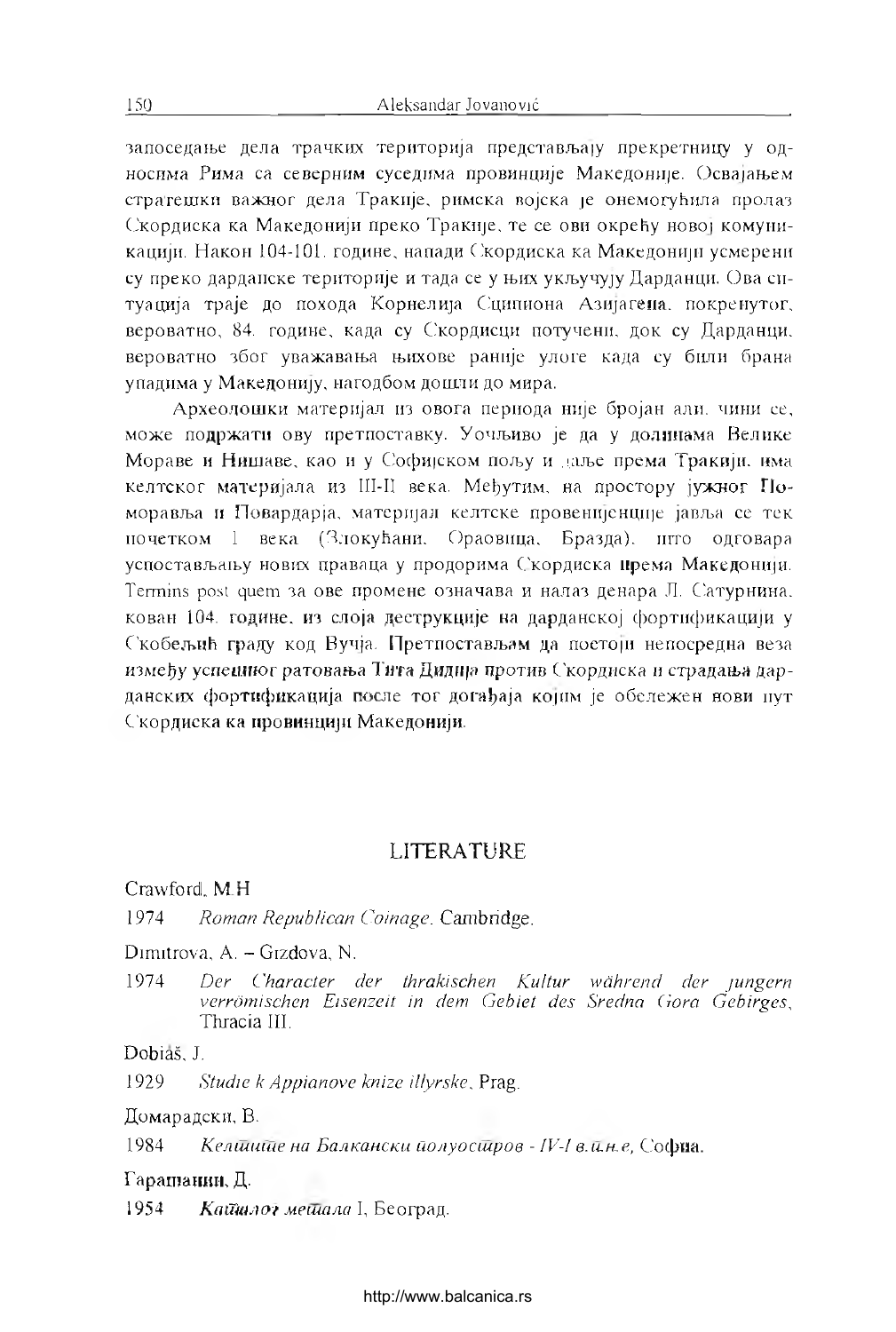# Гарашанин. M.

1953 *Из историје Келта у Србији*, Историјски гласник 3-4.

# Герасимов. T.

1966 *Келшски еелишит ио /орношо (Печение на р. ТоПолница*, IAI, XXIX.

#### Gerov. В.

- 1967 ГСУ, ФЗФ,П, 61/1,
- 1968 *Keltische Spuren in Westthrakien,* Studien zur Geschichte und Philosophie des Altertums, Budapest.

# Grandieran, Y.

1971 *Une épigramme de Maronče,* BCH, XCV.

#### Jou,nh M. -JaHKOBnh. Ъ.

1987 *Резулимайн исидраживања на средњовековном у*итврђењу Скобе*jbuh /рад,* Лесковачки зборннк XXVII.

# Јосифовска, Б.

1965 *Прилог локализовању града Аргоса у Пеонији*. Жива антика 15.

#### Jovanović. В.

1987 *Keltska kultiira и Jugoslaviji - istočna gntpa,* m *Praistorija jugoslavenskih zemalja* V. Sarajevo.

#### Манов. M.

1993/94 *Келшски кулш ов йамешник ош фонда на Н АМ -Софиа*, Археолоrnja.

# Papazoglu. F.

1969 *Sreclnjobalkanska plemena и predrimsko doba*, Sarajevo.

#### ПашиЬ, P.

1989 *Локалишешош Градишше во селошо С'редно Нерези кра] Скогфе,* МАА 10 (1985-1986). Скоп|е.

# Salomone Gaggero. Е.

- 1980 Florus' Epitome: A Source for the History of the Thracians and *Moesians.* Pulpudeva 4.
- 1981 *Flora*. *Epi tome di Storia Rontann.* Milano.

### Sladić. M.

- 1986 *Keramika Skordiska.* Beograd.
- 1990 *Ойрема келийског райника из села Дебелице код Књажевца*, Гласник САД 6, Београд.

## Szabo. М.

1971-П *Une fibule celtique à Délos,* BCH, XCV.

#### Todorović, J..

1974 *Skordisci*, Novi Sad-Beograd.